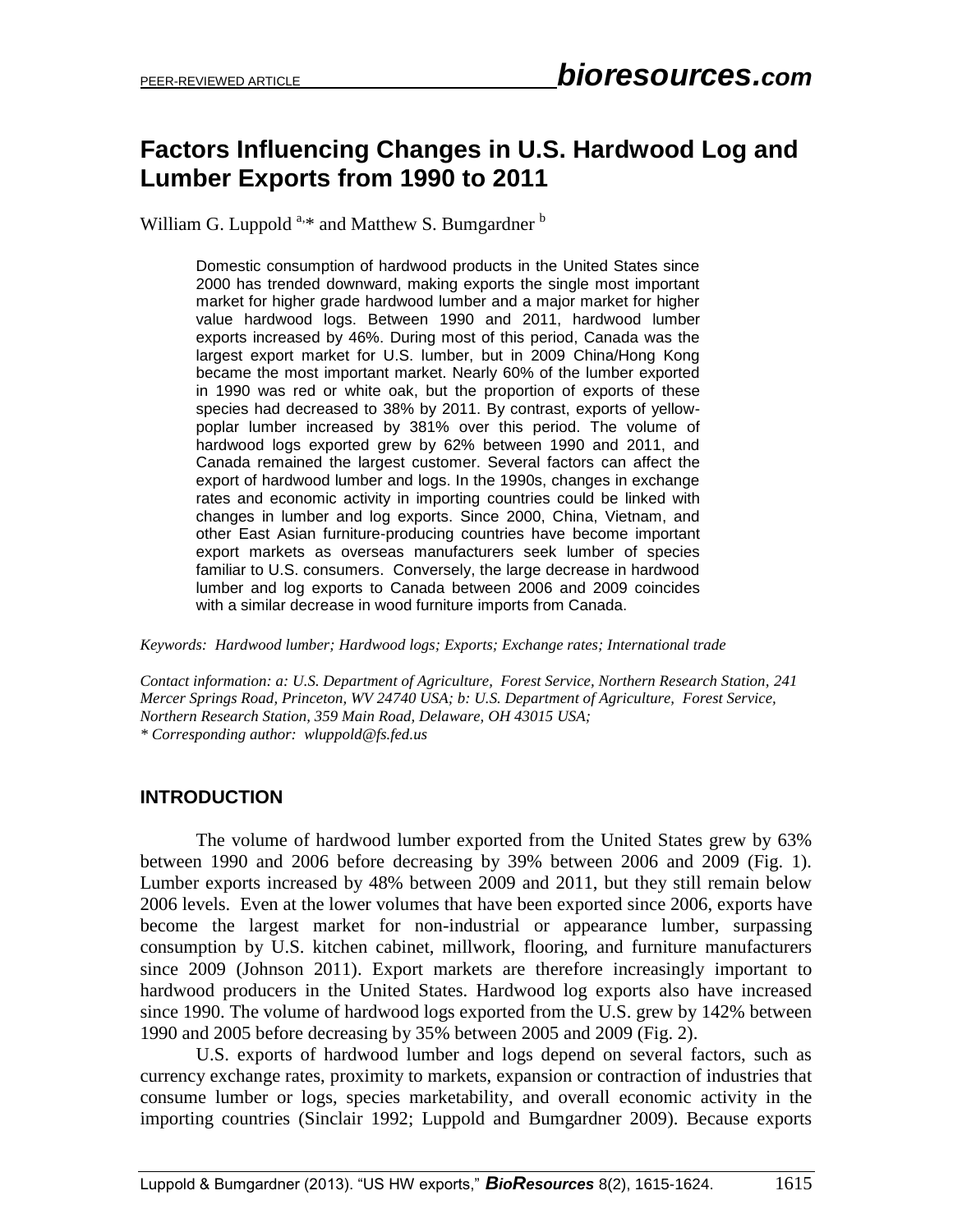have become a major market for hardwood products, it is important to understand how these factors affect exports of individual species and the countries receiving them. The objectives of this paper are to review changes in U.S. hardwood lumber and log exports by species and destination country and then to examine the major factors influencing these changes.



**Fig. 1.** U.S. hardwood lumber exports by major world regions, 1990 to 2011 (USDA FAS 2012)



**Fig. 2.** U.S. hardwood log exports by major world regions, 1990 to 2011 (USDA FAS 2012)

## **MATERIALS AND METHODS**

Changes in hardwood lumber and log exports are examined over four periods: 1990 to 2000 (2000 was a high point for lumber exports), 2000 to 2006 (another high point for lumber exports), 2006 to 2009 (a period of contraction for both logs and lumber), and 2009 to 2011 (a partial recovery for lumber exports). The impact of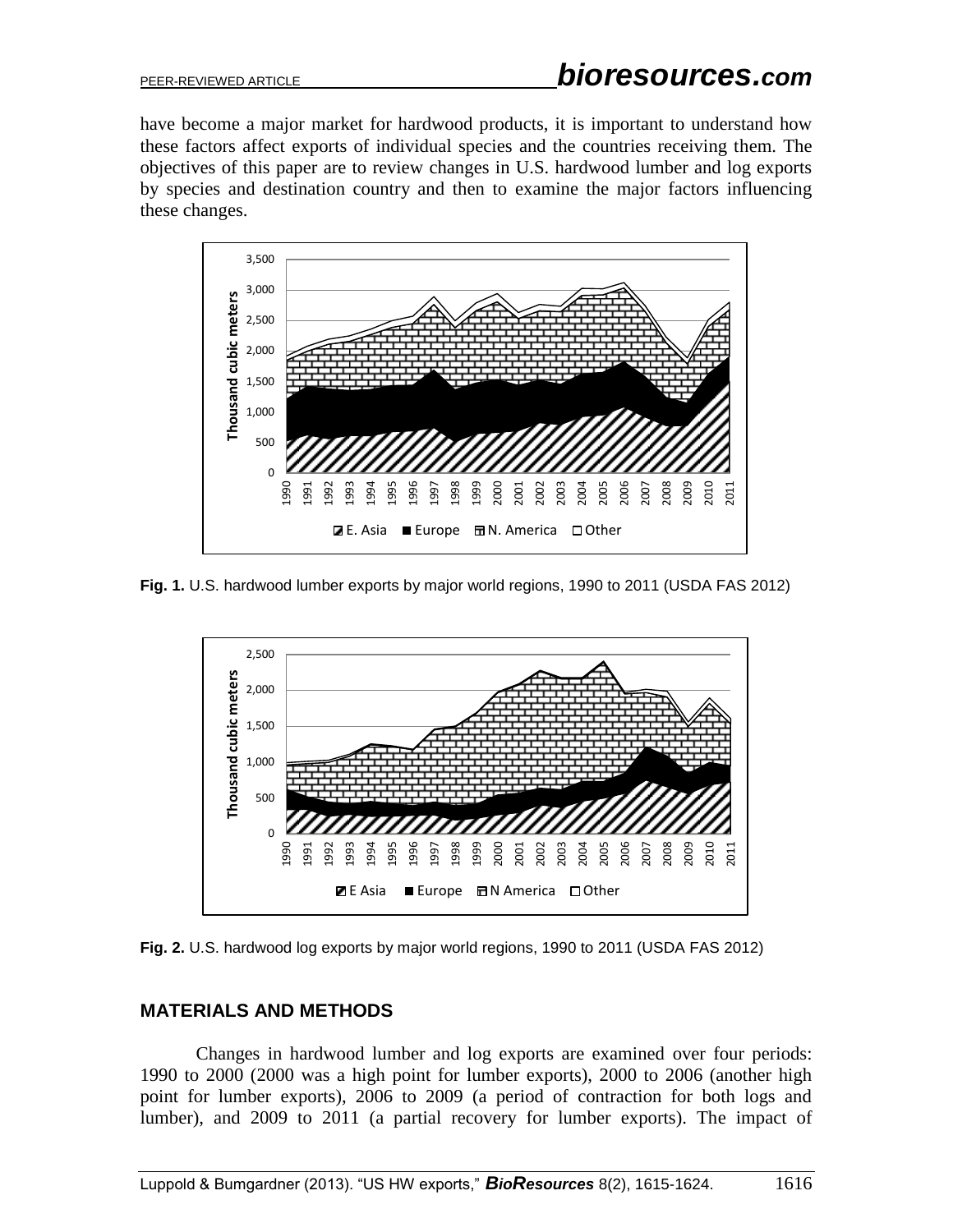exchange rates, proximity to market, expansion or contraction of industries that consume lumber or logs, and overall economic activity in the importing country are examined next. Hardwood lumber and log export data were obtained using the Global Agricultural Trade Systems of the U.S. Department of Agriculture (USDA), Foreign Agricultural Service (FAS), (USDA FAS 2012). These data were analyzed in terms of species exported and receiving country.

Exchange rate data were based on the long-term series published in the USDA Forest Service's Bulletin of Hardwood Market Statistics (Emanuel and Rhodes 2002; Akers 2006; Jones 2011). Data on economic activity in major importers of hardwood lumber and logs were based on total value added and value added by manufacturing industries (UN Statistics Division [SD] 2012). Total value added is similar to Net National Product. Manufacturing value added trends with the Index of Industrial Production. Information on imports of wood furniture was developed from reports by the U.S. Department of Commerce (USDC), International Trade Administration (ITA), (USDC ITA 2012) and available literature.

#### **RESULTS AND DISCUSSION**

#### **Changes in Hardwood Lumber Exports**

In 1990, the U.S. exported 1,918 thousand cubic meters (TCM) of hardwood lumber with oak species accounting for nearly 60% of this volume (Table 1). Every other export species accounted for less than 10% of total volume. Nearly 36% of exports went to Europe, 33% to North American trading partners (Canada and Mexico), and 28% to East Asia (Fig. 1). The most important individual export markets were Canada, Japan, and Taiwan (Table 2).

| <b>Species</b>                                                               | 1990                              | 2000   | 2006   | 2009   | 2011   |  |  |
|------------------------------------------------------------------------------|-----------------------------------|--------|--------|--------|--------|--|--|
|                                                                              | - - - Thousand Cubic Meters - - - |        |        |        |        |  |  |
| Red oak                                                                      | 600.1                             | 650.4  | 486.5  | 334.9  | 534.5  |  |  |
| White oak                                                                    | 526.0                             | 575.3  | 602.7  | 370.4  | 531.6  |  |  |
| Yellow-poplar                                                                | 107.0                             | 253.0  | 388.1  | 325.8  | 515.8  |  |  |
| Maple                                                                        | 97.9                              | 451.5  | 404.4  | 161.8  | 212.6  |  |  |
| Red alder                                                                    | 103.0                             | 216.4  | 259.2  | 133.1  | 210.0  |  |  |
| Ash                                                                          | 140.3                             | 145.9  | 180.1  | 123.5  | 224.2  |  |  |
| Walnut                                                                       | 22.4                              | 40.9   | 95.9   | 64.9   | 115.4  |  |  |
| Cherry                                                                       | 47.3                              | 178.0  | 164.5  | 41.7   | 49.6   |  |  |
| Other *                                                                      | 274.1                             | 432.0  | 541.8  | 333.9  | 408.5  |  |  |
| Total                                                                        | 1918.1                            | 2943.3 | 3123.2 | 1890.1 | 2802.1 |  |  |
| * Includes birch, hickory, beech, tropical species, and unspecified species. |                                   |        |        |        |        |  |  |

**Table 1.** Volume of U.S. Hardwood Lumber Exported by Species in 1990, 2000, 2006, 2009, and 2011 (USDA FAS 2012)

Hardwood lumber exports increased by 53% between 1990 and 2000 and exceeded 2,900 TCM. Oak species continued to be the most important export species, but the proportion of oak exports dropped to 42% over this period (Table1). North America became the most important export region by 2000 (Fig. 1) and Canada continued to be the largest individual market. As exports to Japan and Taiwan decreased by 60 and 42%,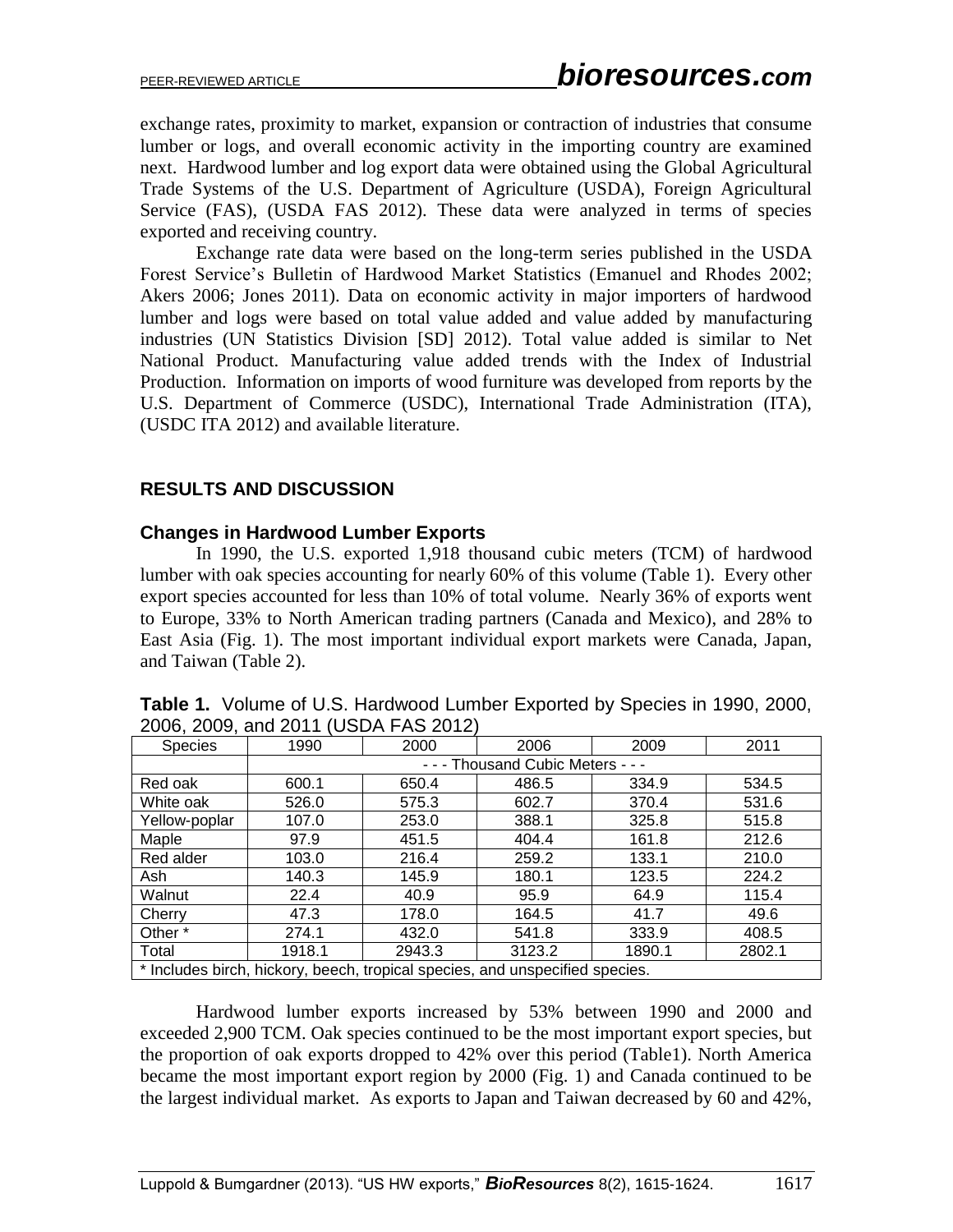respectively (USDA FAS 2012) and exports to China/Hong Kong and Mexico increased, important export markets were realigned (Table 2).

Between 2000 and 2006, hardwood lumber exports increased by only 12%, but there were large shifts in the species exported (Table 1). Total exports of oak continued to decline in absolute and relative terms during this period. By contrast, walnut exports increased more than 130% and yellow-poplar increased by 53%. Exports of red alder, ash, and white oak also increased during this period while exports of maple and cherry declined. North America continued to be the most important export region, but East Asia displaced Europe as the second most important region (Fig. 1).

| <u>VOIUME IN 1990, ZUUU, ZUUO, ZUU9, AND ZUTT (USDA FAS ZUTZ)</u> |      |          |      |          |      |         |      |
|-------------------------------------------------------------------|------|----------|------|----------|------|---------|------|
| Product                                                           | Year | Rank 1   |      | Rank 2   |      | Rank 3  |      |
| Lumber                                                            | 1990 | Canada   | 28.9 | Japan    | 15.4 | Taiwan  | 8.6  |
|                                                                   | 2000 | Canada   | 34.9 | China/HK | 10.0 | Mexico  | 8.5  |
|                                                                   | 2006 | Canada   | 29.5 | China/HK | 22.7 | Mexico  | 9.3  |
|                                                                   | 2009 | China/HK | 26.1 | Canada   | 24.9 | Vietnam | 9.4  |
|                                                                   | 2011 | China/HK | 37.8 | Canada   | 20.1 | Vietnam | 9.3  |
|                                                                   |      |          |      |          |      |         |      |
| Logs                                                              | 1990 | Canada   | 32.9 | Japan    | 17.8 | Germany | 13.5 |
|                                                                   | 2000 | Canada   | 71.5 | Japan    | 4.9  | Italy   | 4.6  |
|                                                                   | 2006 | Canada   | 55.3 | China/HK | 17.2 | Italy   | 4.9  |
|                                                                   | 2009 | Canada   | 41.4 | China/HK | 24.0 | Vietnam | 6.1  |
|                                                                   | 2011 | Canada   | 36.2 | China/HK | 32.2 | Vietnam | 6.2  |

**Table 2.** Top Three U.S. Hardwood Lumber and Log Export Markets Shares by  $V_{\text{olume}}$  in 1990, 2000, 2006, 2009, and 2011 (USDA FAS

Hardwood lumber exports declined by 39% between 2006 and 2009 (Table 1). This decline was not uniform across regions as exports to East Asia, Europe, and North America declined by 28, 51, and 46%, respectively (Fig. 1). Exports of oak continued to decrease during this period, but maple, cherry, and red alder had the greatest decline on a relative basis (Table 1). By contrast, exports of yellow-poplar decreased by less than 5%. Exports to most major markets declined between 2006 and 2009, but Vietnam was the exception. A 50% increase in exports to Vietnam with yellow-poplar being the most important species imported by this country (USDA FAS 2012), made this country the third most important market for U.S. hardwood lumber exports in 2009 (Table 2).

## **Changes in Hardwood Log Exports**

In 1990, the U.S. exported 994 TCM of hardwood logs. Although the oaks were the most prevalent species of log exported, they represented just 36% market share in 1990 (Table 3). Maple and birch also were exported in significant volumes in 1990. Exports to North America and Asia were virtually identical at 340 TCM in 1990 while Europe imported 281 TCM of hardwood logs (Fig. 2). Canada, Japan, and Germany were the most important individual markets (Table 2).

Between 1990 and 2000 hardwood log exports increased by 99%, mostly as a result of increased exports to Canada (USDA FAS 2012). By contrast, exports to East Asia decreased by 21% as the reduction in exports to Japan and Korea exceeded the increase in exports to China/Hong Kong (Fig. 2). Exports to Europe declined by 21% as the decline in German exports offset increased exports to Italy. Canadian market share of the U.S. log export market consequently increased to 72% (Table 2).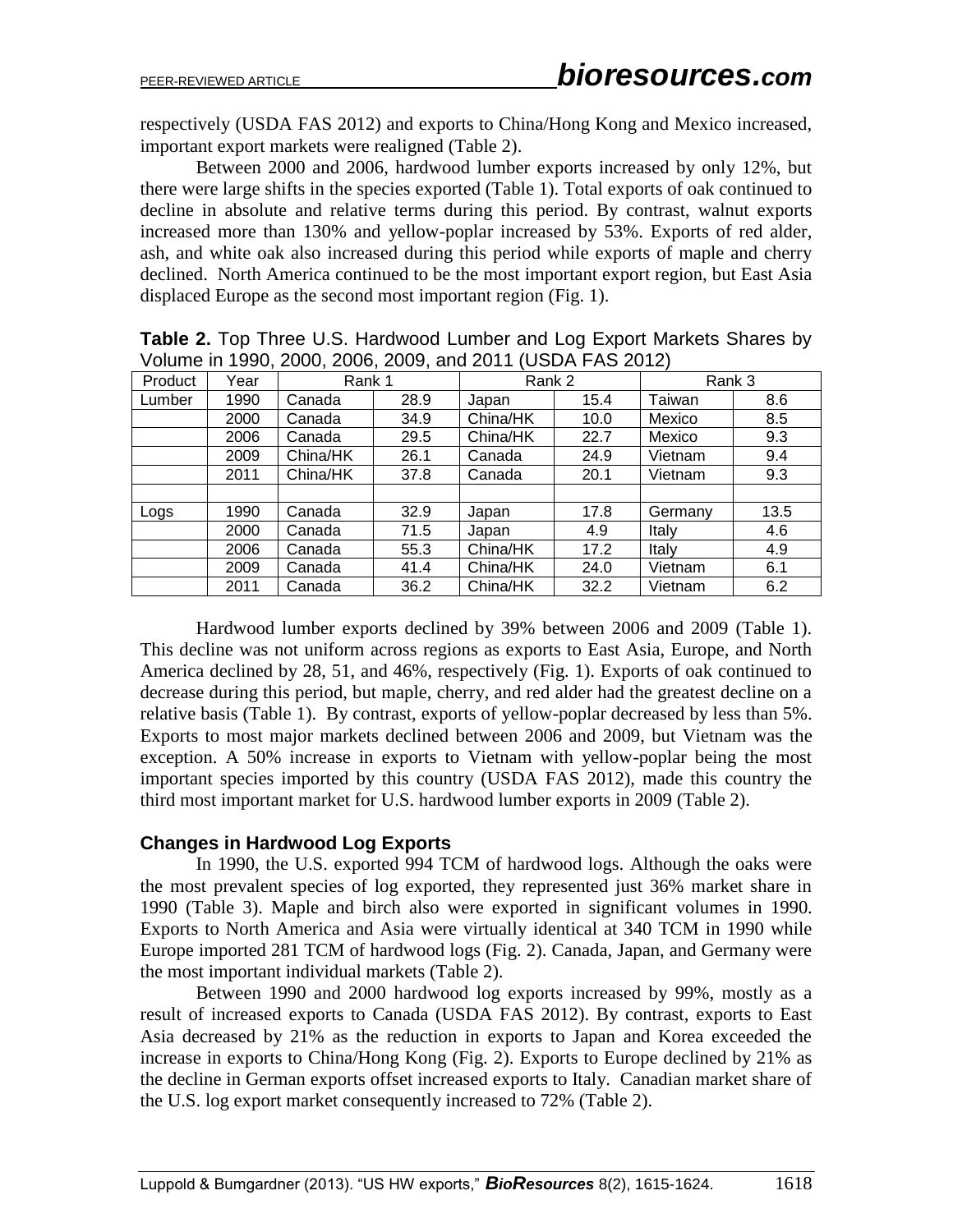| <b>Species</b>                                                        | 1990                              | 2000   | 2006   | 2009   | 2011   |  |  |
|-----------------------------------------------------------------------|-----------------------------------|--------|--------|--------|--------|--|--|
|                                                                       | - - - Thousand Cubic Meters - - - |        |        |        |        |  |  |
| Red oak                                                               | 179.0                             | 309.6  | 261.0  | 166.2  | 222.5  |  |  |
| White oak                                                             | 179.7                             | 139.2  | 171.2  | 195.0  | 228.5  |  |  |
| Yellow-poplar                                                         | 11.7                              | 56.9   | 137.1  | 183.2  | 129.1  |  |  |
| Maple                                                                 | 113.0                             | 641.3  | 489.9  | 182.1  | 301.9  |  |  |
| Red alder                                                             | 29.1                              | 12.4   | 14.9   | 32.4   | 8.3    |  |  |
| Ash                                                                   | 13.0                              | 32.5   | 45.2   | 65.9   | 69.6   |  |  |
| Walnut                                                                | 61.4                              | 50.8   | 129.0  | 75.4   | 136.6  |  |  |
| <b>Birch</b>                                                          | 116.8                             | 109.5  | 114.8  | 104.9  | 184.2  |  |  |
| Cherry                                                                | 18.3                              | 151.5  | 132.7  | 34.5   | 41.5   |  |  |
| Other *                                                               | 272.4                             | 477.2  | 476.4  | 521.6  | 287.4  |  |  |
| Total                                                                 | 994.3                             | 1980.8 | 1972.1 | 1561.1 | 1609.5 |  |  |
| * Includes hickory, beech, tropical species, and unspecified species. |                                   |        |        |        |        |  |  |

**Table 3.** Volume of U.S. Hardwood Logs Exported by Species in 1990, 2000, 2006, 2009, and 2011 (USDA FAS 2012)

Hardwood log exports fluctuated between 2000 and 2006 as exports to China/ Hong Kong increased and exports to Canada decreased (USDA FAS 2012). During this period log exports of most species increased, but maple and red oak exports declined primarily as a result of decreased shipments of these species to Canada (Table 3). As exports to Japan continued to decrease, China/Hong Kong became the second most important export market for U.S. hardwood logs in 2006 (Table 2).

Hardwood log exports remained nearly constant between 2006 and 2008, but exports to Canada declined by 17%. Shipments to all regions declined between 2008 and 2009 with the greatest decline in shipments to Europe (Fig. 2). Exports rebounded in 2010 in all three market regions but declined between 2010 and 2011 as the reduction in exports to Europe and Canada exceeded the increase in exports to East Asia. Even as exports to Canada declined, this country remained the largest market for hardwood logs in 2011, but China and Vietnam had large increases in their market shares (Table 2).

#### **Factors that have Influenced U.S. Hardwood Lumber and Log Exports**

Shifts in exports of hardwood lumber and logs between 1990 and 2011 have been caused by combinations of such factors as currency exchange rates, proximity to markets, changes in lumber- or log-consuming industries, species marketability, and overall economic activity in the importing countries. Normally, however, there are one or two dominant factors for a specific country and time period. In the 1970s and 1980s, upward or downward movement of markets determined floating exchange rates and had a strong influence on U.S. hardwood exports to Europe, Canada, and Japan (Luppold and Bumgardner 2009). In 1990, countries with floating exchange rates were still receiving at least 80% of U.S. lumber and log exports (USDA FAS 2012). In the following subsections, factors that have influenced major export markets and species are discussed for the study periods.

#### *1990-2000 Period*

In 1990, Canada was the major market for U.S. hardwood products with a 29% market share of lumber exports and a 33% market share of log exports (Table 2). Canada sawtimber inventories of northern hardwood species such as birch and sugar maple are small compared to those of the U.S., as is the level of hardwood lumber production in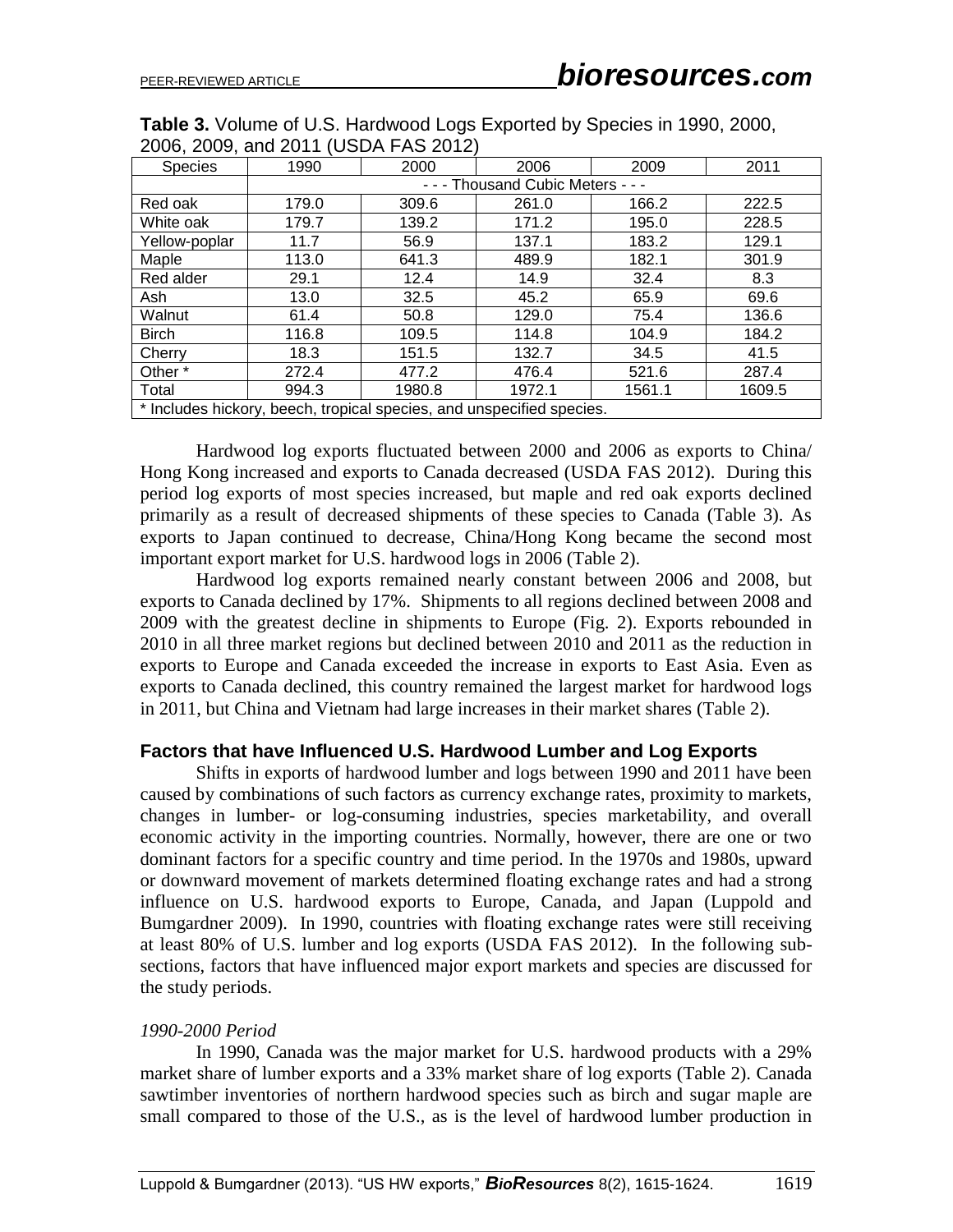Canada. Lumber exports in 1990 got a boost from the growth in the Canadian furniture, flooring, and cabinet industries that started during the late 1980s and continued into the early 1990s (Armstrong *et al.* 1993). Most of Canada's hardwood sawmills are located in southern Quebec and Ontario, close to the U.S. border (Miller Wood Trade Publications 2011). Proximity to the Canadian market and the associated reduced transportation costs have long influenced exports of hardwood lumber and logs to Canada.

The second most important export market in 1990 was Japan, with a 15 and 18% market share of the lumber and log export markets, respectively. During this year Japan was the world's largest importer of hardwood lumber and a major importer of hardwood logs (UN FAO 2012). Taiwan was the third most important market for hardwood lumber in 1990, but exchange rates had very little to do with this market share because Taiwan pegs the value of its currency to the U.S. dollar (a managed exchange). In 1978, Taiwan became the most important source of furniture imported into the U.S. and remained the most important furniture exporter in 1990 (Luppold and Bumgardner 2011). Much of the lumber used to produce this furniture was imported from the U.S., with the oaks, the leading species in the U.S. furniture market in the early 1990s (Frye 1996), accounting for the bulk of these shipments.

Germany was the third most important export market for logs on a volume basis (Table 2). Exports of logs and lumber to Germany in 1990 were facilitated by a declining value of the dollar against the German mark (Emanuel and Rhodes 2002) and a growing economy (UN SD 2011). White oak accounted for over 30% of log exports to Germany in 1990.

Between 1990 and 2000 the Canadian dollar declined by 25% (Emanuel and Rhodes 2002), but exports of hardwood lumber and logs increased by 86 and 330%, respectively (USDA FAS 2012). A major factor contributing to this apparent contradiction is that the Canadian furniture industry started to change in the late 1980s, producing furniture in small batches in smaller plants that utilized just-in-time procurement and distribution procedures (Luppold 2009). These changes allowed Canada to become price competitive with U.S. and Taiwanese producers. By 2000, Canada had surpassed Taiwan as the most important source of furniture imports into the U.S. (Luppold and Bumgardner 2011). To meet U.S. consumers' import demands, Canadian furniture producers sourced lumber directly from the U.S. or purchased lumber from Canadian sawmills that imported increasing volumes of U.S. logs. Although red oak remained the most important lumber and log species exported to Canada in the 1990s, the greatest increases in exports were for maple and cherry, which were gaining greater acceptance as furniture species (Frye 1996, 2000).

Japan remained the second most important market for hardwood logs in 2000 but became a minor market for hardwood lumber (Table 2) (USDA FAS 2012). The decline in exports to Japan between 1990 and 2000 was the result of stagnated economic growth (UN SD 2011). Mexico was the third most important market for hardwood lumber in 2000 and was the fourth major source of wood furniture imports that year (USDC ITA 2012). Like Canada, Mexico imported increasing volumes of U.S. hardwood lumber as it exported increasing volumes of furniture back to the U.S. (USDC ITA 2012).

Similar to Japan, Taiwan became a minor importer of U.S. hardwood lumber in 2000 (Table 2). By 2000, much of the Taiwan furniture manufacturing capacity had moved to mainland China in an effort to become more price competitive (Luppold and Bumgardner 2011). Similar to Taiwanese currency, the Chinese Yuan is managed. Even though China did not appear to be as dependent on U.S. hardwood lumber as was Taiwan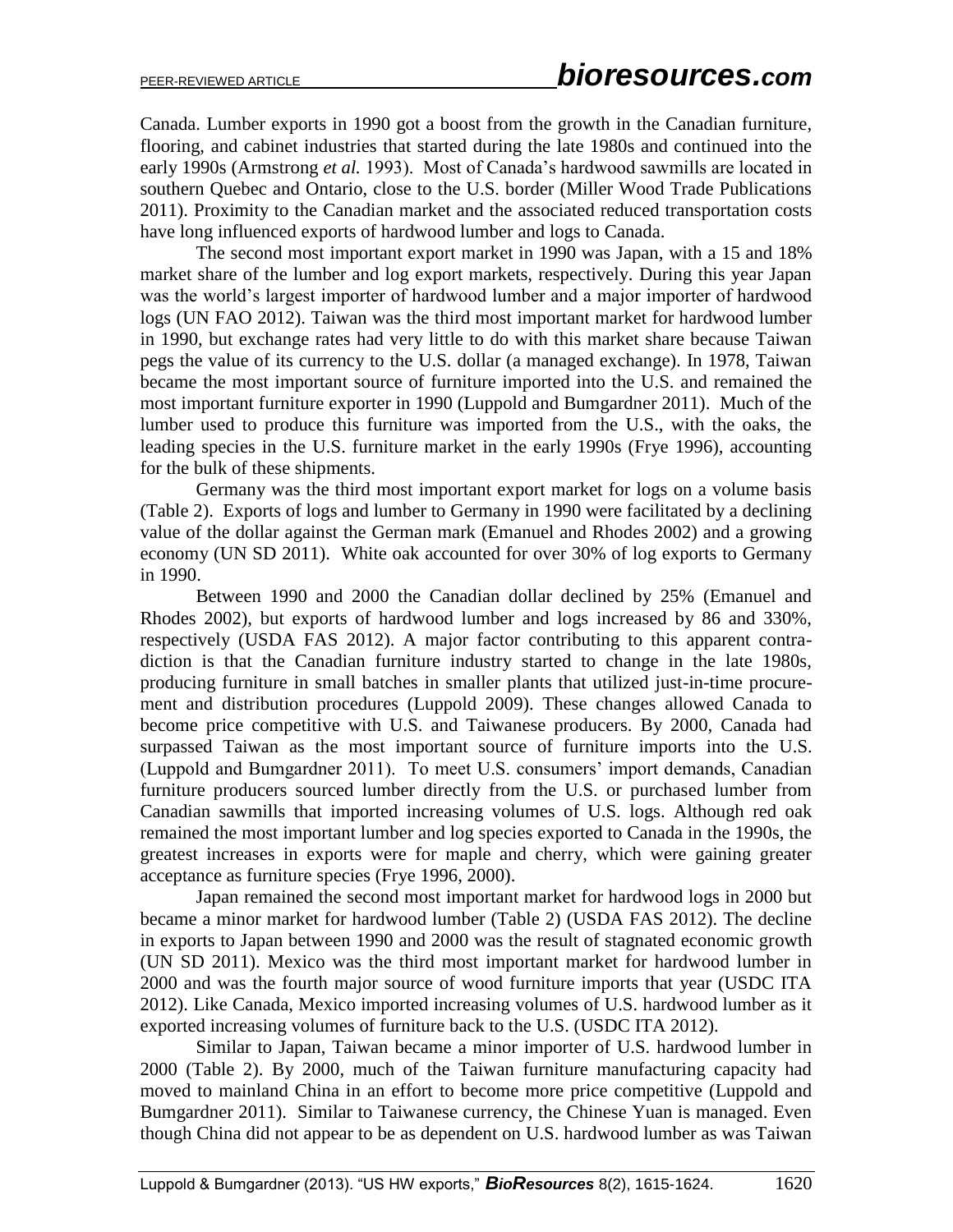in 2000 because of the global nature of its lumber sourcing (Bowe *et al.* 2008), China was the second most important market for U.S. hardwood lumber exporters by 2000. The most important species exported to China in 2000 was western red alder, which was both inexpensive and most likely less expensive to ship.

Italy ranked as the third most important market for log exports in 2000 because of the large reduction in exports to Germany that was associated with low growth in the German manufacturing sector (UN SD 2012) and an 11% increase in the value of the Mark (Emanuel and Rhodes 2002). Italy imported greater volumes of yellow-poplar and walnut logs (ideal for walnut plywood production) between 1990 and 2000. Despite the continual decline of the Italian lira against the U.S. dollar, the Italian economy grew moderately and exports of furniture to the U.S. increased (Emanuel and Rhodes 2002; UN SD 2011; USDC ITA 2012). An additional factor influencing Italian wood product imports in the early 2000s was relative strength in construction and related industries, with growing interest in hardwoods for architectural uses (Besozzi 2003).

#### *Periods 2000-2006, 2006-2009, and 2009-2011*

Between 2000 and 2006, exports of furniture from Canada to the U.S. declined slightly, but the Canadian dollar increased in value by 24% against the U.S. dollar (Emanuel and Rhodes 2002; Jones 2011; USDC ITA 2012). As a result, lumber and logs exported to Canada declined by 11 and 23%, respectively. Still, Canada remained in the top position in the export market for these products; red oak and maple were the most important species exported (USDA FAS 2012).

Although the Chinese allowed the Yuan to increase slightly against the dollar between 2000 and 2006, furniture imports from China to the U.S. increased by 210% (Emanuel and Rhodes 2002; Jones 2011; USDC ITA 2012). Concurrently, exports of hardwood lumber and logs to China/Hong Kong increased by 390 and 950%, respectively. The large increase in hardwood product exports to China relative to furniture imports indicates an increase in requirements for U.S. species including yellowpoplar and western red alder. As a result, China was the most important export market for U.S. hardwood lumber in 2009 and the second most important market for hardwood logs (Table 2).

The value of the Canadian dollar against the U.S. dollar remained stable between 2006 and 2009, but imports of Canadian furniture declined by 53% (Jones 2011; USDC ITA 2012). Hardwood lumber and log exports to Canada also declined by 49 and 41%, respectively. The decline in furniture imports was influenced by the economic recession, which caused U.S. economic growth to decline and the continued impact of low-priced furniture imports from China/Hong Kong and other East Asian countries. The decline in hardwood lumber and log exports to Canada appears to be a direct result of the decline in furniture imports from this country.

Between 2006 and 2011, Vietnam became a major producer and exporter of wood furniture as anti-dumping duties leveled by the U.S. on Chinese furniture manufacturers of bedroom furniture caused some relocation of manufacturing (Luppold and Bumgardner 2011). The combination of an economic downturn in the U.S. and the implementation of the anti-dumping rules caused imports of furniture from China to decrease by 22% and imports from Vietnam to increase by 154% (USDA ITA 2012). Still, China was the most important export market for hardwood lumber and the second most important export market for hardwood logs in 2011; Vietnam became the third most important export market for both lumber and logs. Chinese and Vietnam furniture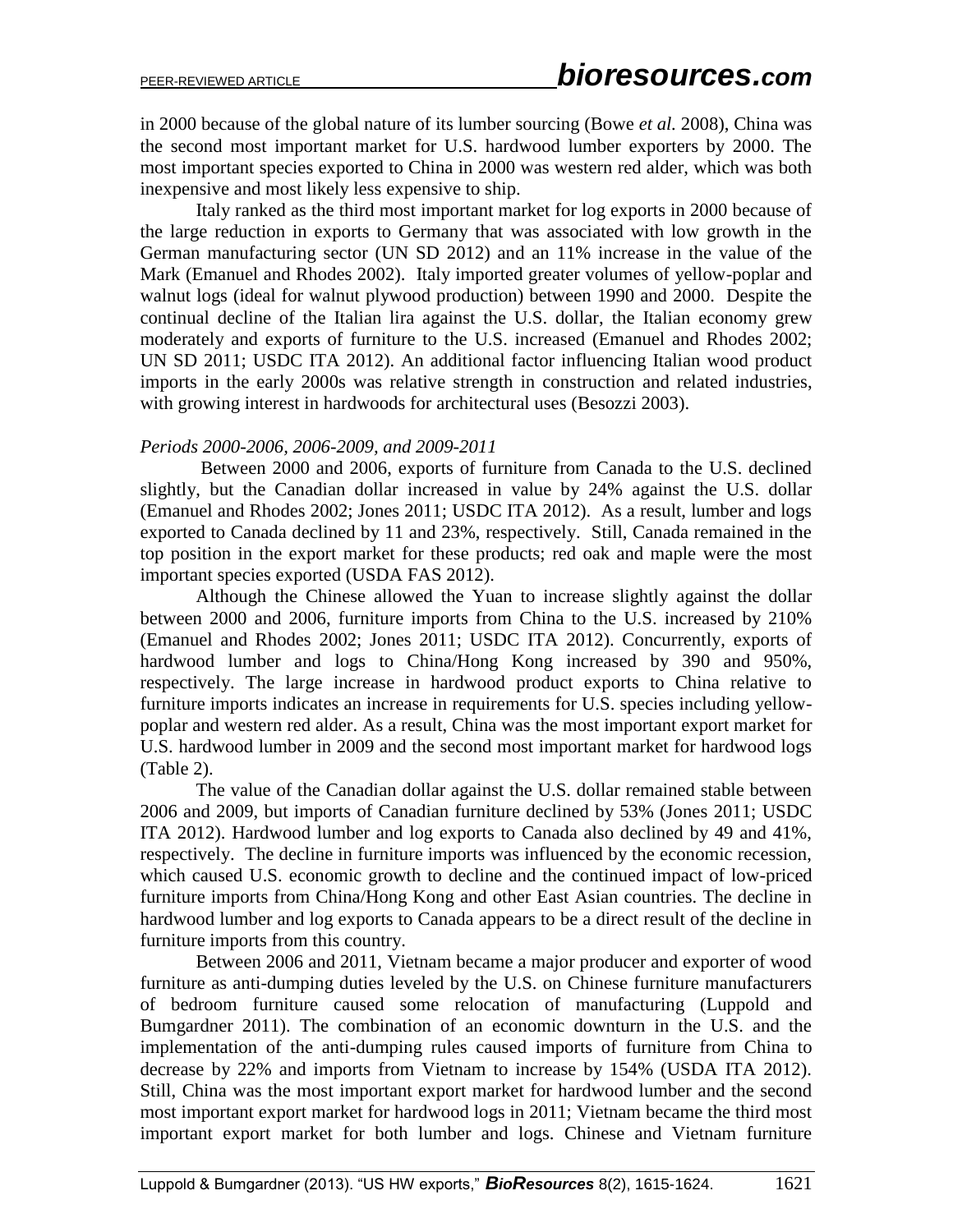producers' desire to reduce costs also resulted in a surge of yellow-poplar lumber and log exports, but since 2009, there has been an increase in oak shipments to China.

# **CONCLUSIONS**

- 1. **Volume of Exports -** The volume of hardwood lumber exported from the United States grew by 63% between 1990 and 2006 before decreasing by 39% between 2006 and 2009 and then increasing in 2010 and 2011. Similarly, the volume of hardwood logs exported grew by 142% between 1990 and 2005 before a 35% decrease between 2005 and 2009 and an increase in 2010. While exports of all major individual species of hardwood lumber declined during the 2006-2009 period, there were notable differences in species performance over the broader study frame of 1990 to 2011. The best performers over this period were walnut (increase of 415%) and yellowpoplar (increase of 382%), which interestingly represent the higher- and lower-end of the price spectrum. Conversely, red and white oak represented nearly 60% of hardwood lumber export volume in 1990, but the oaks had decreased to 38% by 2011.
- 2. **Early Export Markets -** In the early 1990s, Canada and Japan were the most important markets for hardwood lumber and logs, and Germany was the third most important market for hardwood logs. These major markets were all similar in that each had a floating exchange rate, which has been the traditional factor affecting exports of U.S. hardwood lumber (Luppold and Bumgardner 2009). The one exception to the exchange rate argument was lumber exports to Taiwan (the third most important market for lumber in 1990), which was affected by the growth of the export-oriented furniture industry in that country.
- 3. **Exports to Canada -** In 2000, Canada was the largest importer of U.S. hardwood logs and lumber, and Canada also was the most important source of furniture imported into the U.S. During this year, the Canadian dollar hit an all-time high for the 1990-2011 time period (Emanuel and Rhodes 2002; Jones 2011). Normally, when the value of a currency declines against the U.S. dollar (as was the case with Canada at the time), exports to that market decrease. But, in the case of Canada, demand arose from a furniture industry needing lumber so it could sell relatively low-price furniture in the U.S. In this sense, Canada was similar to China in that lumber imports moved not in accordance with exchange rates but rather with export-oriented furniture companies that were able to take advantage of the favorable exchange rates with the U.S.
- 4. **Exports to China and Vietnam -** While Canada remained the most important market for U.S. hardwood log exports because of proximity to the U.S. market, exports to China and Vietnam increased as a result of the growth of the furniture industry in these countries. China became the most important market for U.S. hardwood lumber in 2009 as economic growth slowed in Canada. Vietnam became the third most important market for hardwood lumber in 2009 largely as a result of an expansion in its furniture industry in response to increased furniture exports to the U.S.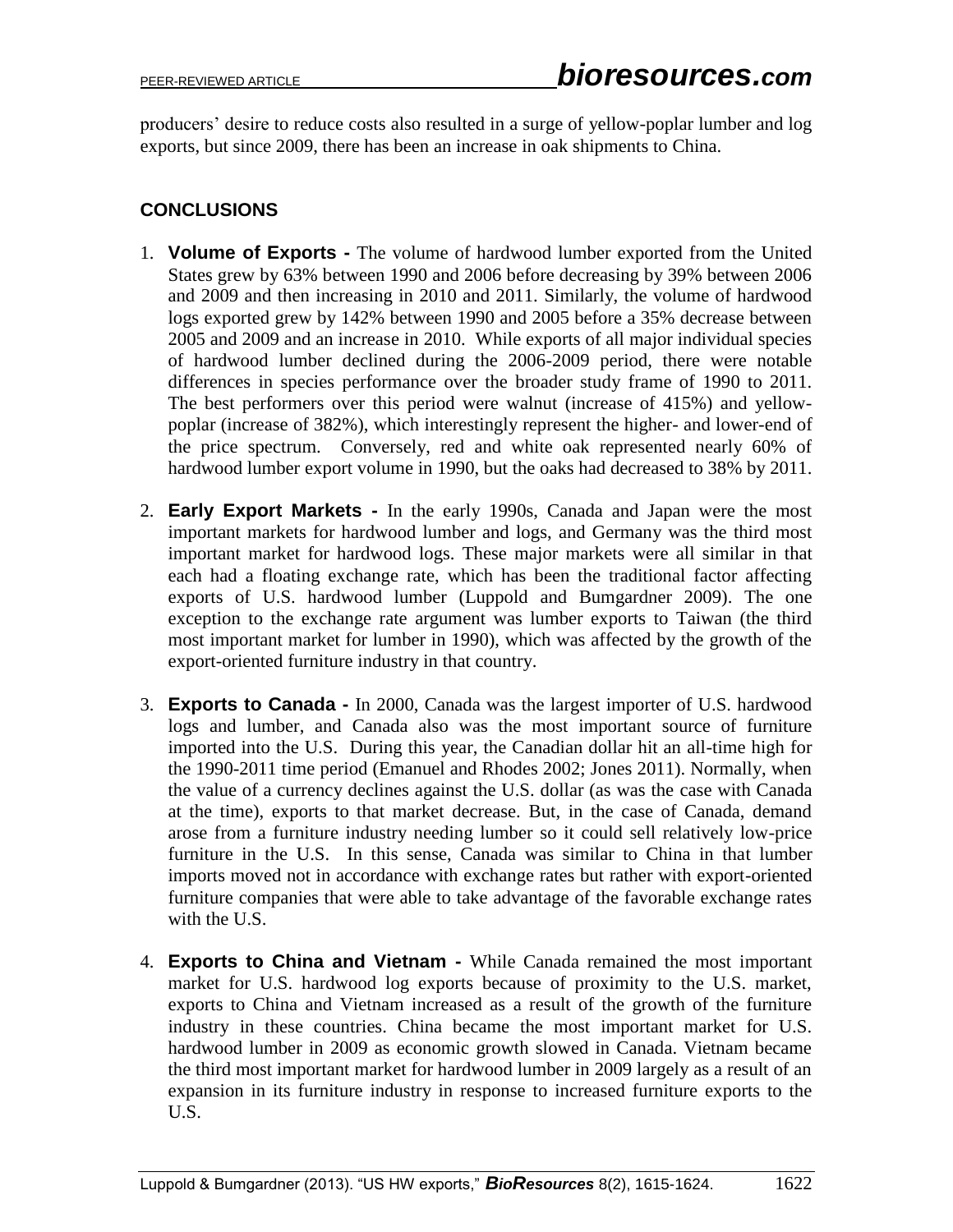5. **Export Drivers -** While exchange rates appear to be the major factor influencing hardwood lumber and log exports in 1990 and prior years, material requirements by countries that exported furniture to the U.S. appeared to be the dominant factor influencing lumber and log exports in 2011. This factor was apparent for East Asia exports other than Japan as early as 1990 and is demonstrated by the coinciding decrease in exports to Taiwan and increase in exports to China as furniture manufacturing capacity moved from Taiwan to China. In more recent years, exports of logs and lumber to Canada also appear to be related to exports of furniture to the U.S. This apparent relationship is suggested by the parallel declines in furniture imports from Canada to the U.S. and in lumber and log exports to Canada between 2007 and 2009. Although the relationship between furniture imports (Luppold and Bumgardner 2011) and hardwood product exports appears strong today, other factors such as economic growth in China and other developing countries could become more important in the future.

## **REFERENCES CITED**

- Akers, M. (2006). *Bulletin of Hardwood Market Statistics: First Half 2005*, Research Note NE-386, USDA Forest Service, Northeastern Research Station, Newtown Square, PA.
- Armstrong, J. P., Ponzurick, T. G., and Luppold, W. G. (1993). "A new look at the Canadian market for U.S. hardwood lumber," *Northern Journal of Applied Forestry* 10(3), 128-131.
- Besozzi, W. (2003). *Italy Solid Wood Products Annual 2003*, GAIN Report No. IT3030, USDA Foreign Agricultural Service, Washington, DC.
- Bowe, S., Bumgardner, M., and Mace, T. (2008). *Opportunities and Challenges for the Export of U.S. Value-added Wood Products to China*, Gen. Tech. Rep. NRS-35, USDA Forest Service, Northern Research Station, Newtown Square, PA.
- Emanuel, D., and Rhodes, C. (2002). *Bulletin of Hardwood Market Statistics: 1989 - 2000*, Research Note NE-375, USDA Forest Service, Northeastern Research Station, Newtown Square, PA.
- Frye, L. R. (1996). "The most popular furniture woods: The historical perspective," *Wood and Wood Products Centennial 1896-1996* 100(14), 304-307.
- Frye, L. R. (2000). "Bedroom/dining room furniture survey, High Point National Furniture Market," *Wood Unlimited News,* April 2000.
- Johnson, J. (2011). Personal conversation. Estimates of hardwood lumber consumption 2010. Editor, Hardwood Market Report, Memphis, TN.
- Jones, M. (2011). *Bulletin of Hardwood Market Statistics: 2010*, Research Note NRS-121, USDA Forest Service, Northern Research Station, Newtown Square, PA.
- Luppold, W. G., and Bumgardner, M. S. (2009). "Two eras of globalization and hardwood sawtimber," Gan, J., Grado, S., and Munn, I. A. (eds.), *Global Change and Forestry: Economic and Policy Impacts and Responses*, Nova Science Publishers, Inc., New York, pp. 171-178.
- Luppold, W. G., and Bumgardner, M. S. (2011). "Thirty-nine years of U.S. wood furniture importing: Sources and products," *BioResources* 6(4), 4895-4908.
- Miller Wood Trade Publications. (2011). *Hardwood Purchasing Handbook*, 40<sup>th</sup> Edition, Miller Wood Trade Publications, Memphis, TN.